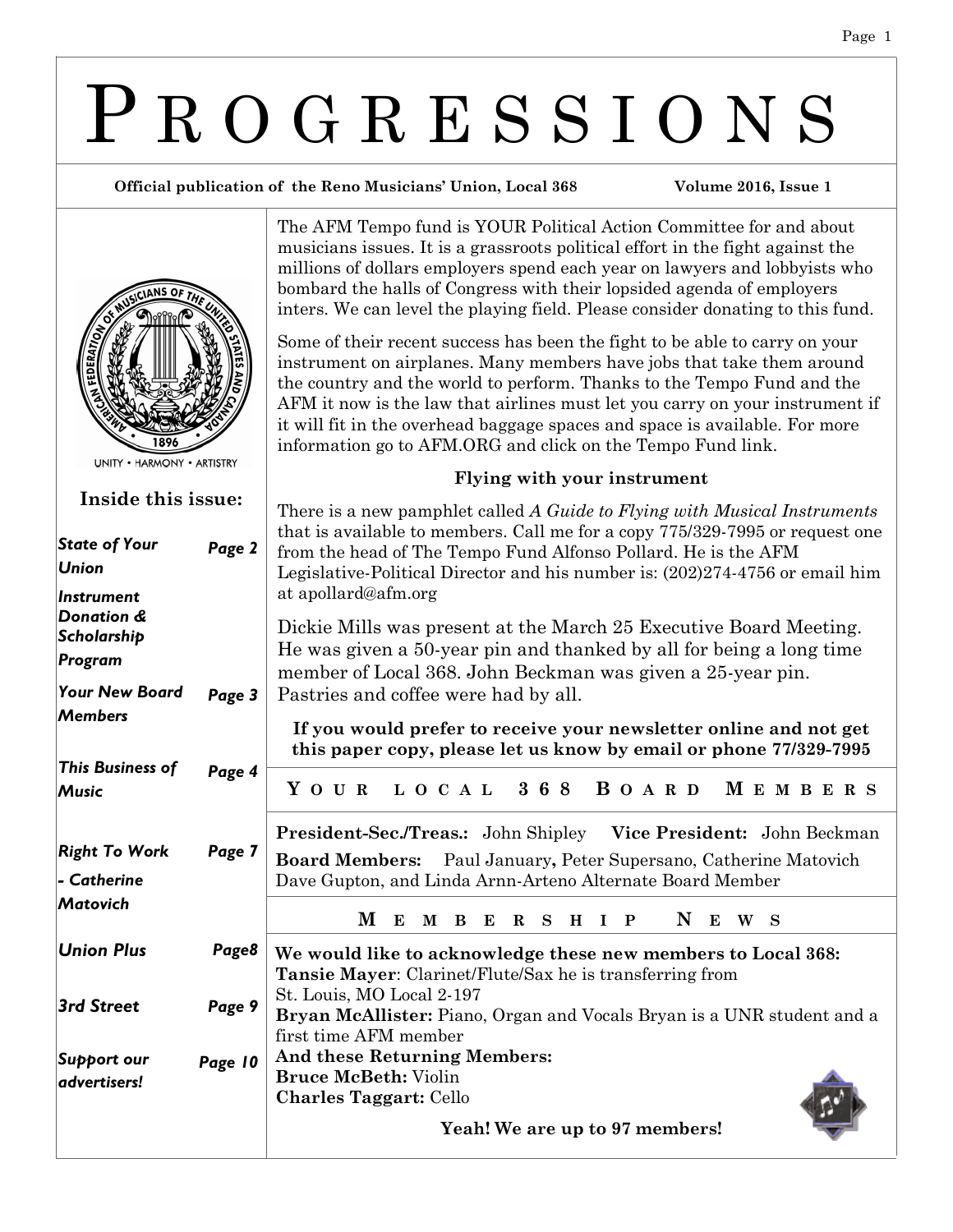#### **PROGRESSIONS**

# **The State of Our Union**

On February 19, 20 & 21 the 2016 Western Conference of Locals was held in Reno for the first time since 1974. This was back when Merle Snider was President of Local 368. This Conference was a resounding positive event for Local 368. Held at the Circus Circus Hotel in Reno and this conference has shown the rest of the International AFM that Local 368 is on the move and once again will be a player on the national stage. The Reno Musicians Union and the Musicians Association of Seattle co-hosted this event and it was a delight to work with Pres. Motter Snell of Seattle.

Accordionist extraordinaire

Corky Bennet opened the conference singing the National anthems of both the U.S. and Canada and then treated us to 10 minutes of his best musical humor. Definitely a different opening than any of the somber openings to the Conferences that I have attend in the past. We had three groups of musicians represent Local 368 at the final night concert. Bruce McBeth, Catherine Matovich, Olga Archdekin, Charles Taggart, opened the show after dinner and performed brilliantly as The Red Tango. I must say they made me want to dance!

Dallas Smith and Susan Mazer played second and amazed the audience of AFM Local Officers with their exceptional performances. Susan and Dallas, performing with Dr. Andy Heglund on drums, seemed to

travel a musical map so broadly as to be deemed, by this listener, to be pure genius. Also performing that night were Peter Supersano on Keyboards and Joe McKenna on Bass, showing off our Local's breath of jazz talent during cocktails and dinner. Their dinner set was clearly a concert showing off all of their amazing skills.

AFM International President Ray Hair then joined Michael Sasaki, Catherine Matovich, John Shipley and Cherie Shipley for a *s..t kickin'*  country number to send the delegates back to their locals knowing that the music community in Reno is alive and well!



# **Instruments for Students Donation & Scholarship Programs**

Your Executive Board has voted to start a scholarship program for northern Nevada college students. This program would serve the needs of 2nd and 3rd year students who having received small scholarships from their high schools find that they need help during these years of study. We proposed and voted to give one student a \$500 gift towards music lessons from their instructor at UNR, TMCC or WNC.

This program started when some unused

instruments were donated to Local 368 Dan and Jan Luevano. These were to be used as needed, to either give to students that don't have instruments or to sell and use the proceeds to fund this new scholarship program.

If you have a unused instrument that you aren't using please consider donating to this program. You will receive a tax deductible receipt, at fair market value, recognizing your donation. Call the office for more information. 775/329-7995

Stay tuned for the announcement of a new website presented by Local 368 & 369. "The Nevada Musicians Hall of Fame" will honor musicians that have played in Nevada's concert halls, showrooms, lounges, and bars.



"My husband will be home at any moment-quick, take the accordion!"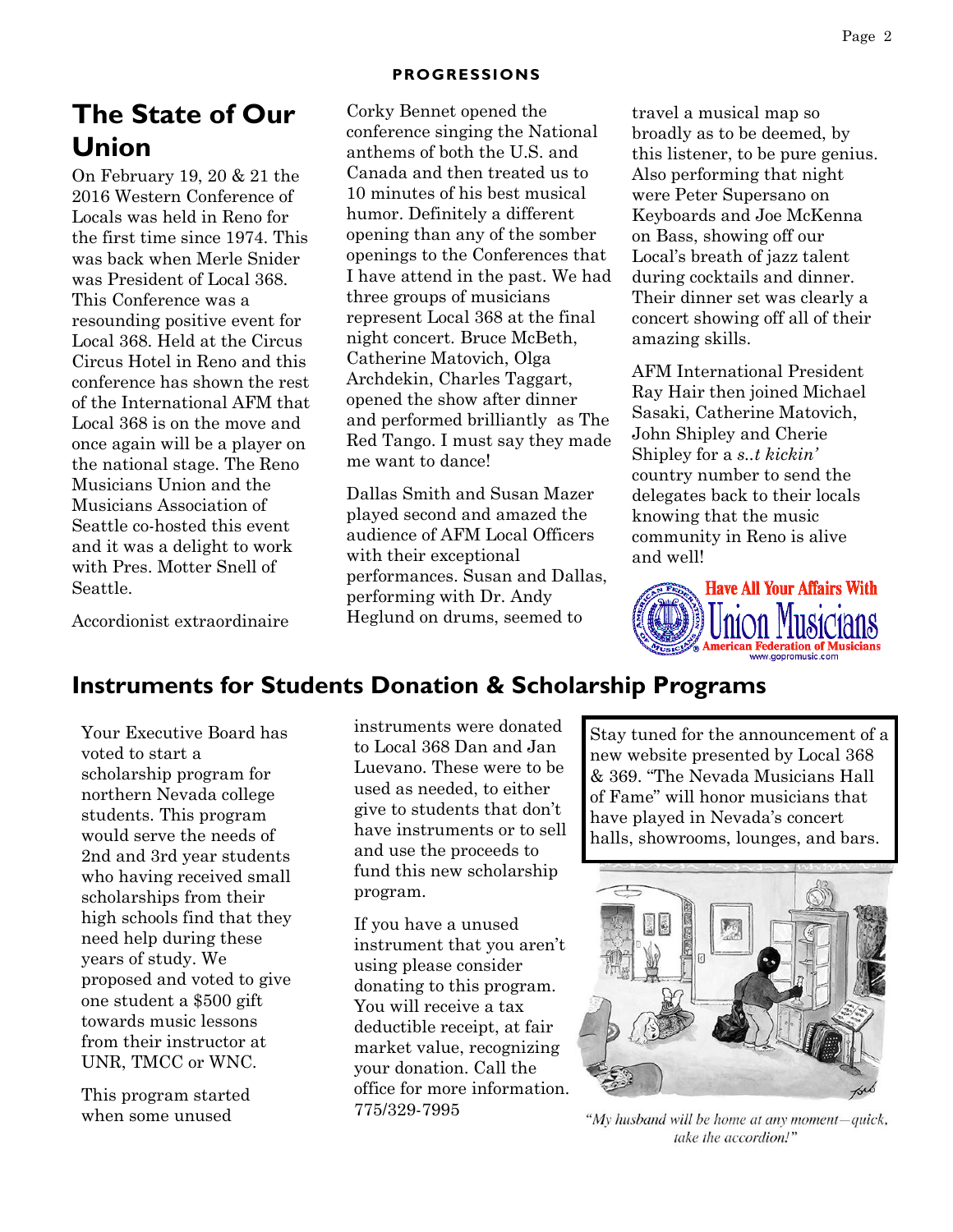# **Spotlight**

#### **on your newest board members David Gupton and Linda Arnn-Arteno**

**David Gupton** started playing the saxophone in elementary school and by the time he was in high school was leading his own "dance band". He pursued music as a bassoon major at San Jose State University and also studied flute and clarinet while continuing to rely on the pop music scene as a means of income.

After college Dave led his own much in demand professional band as a member of San Jose Local #153. He then put up his horns and left the performance end of the business to pursue a career in the musical instrument manufacturing industry and after a few years became the CBS Musical Instruments Vice President in charge of world wide distribution, marketing and sales of all Fender, Rogers and Rhodes musical products.

After retiring and moving to Reno, Dave eventually started playing his instruments again and soon formed his own band, DG Kicks. The group in it's various configurations (Big Band, Little Big Band and Octet) has played many local engagements and is now starting it's ninth year as the

house band every Tuesday night at the 3rd Street Bar down town Reno. If you haven't caught the band yet you should definitely stop by 3rd Street some Tuesday night and check 'them out. You'll recognize most of the players - they're Local #368 members. And ..... make sure to say hi to Dave; he'd love to meet you!



#### **Linda Arnn-Arteno**

has been a professional singer for over a decade.. Originally singing in a power pop group called Flight 101 in Los Angeles, she has now come full circle to perform with Xing Bridges. Prior to joining Xing Bridges last year, she performed Jazz, blues and soft Rock with her band, Blue Jasmine.

Performing with her band for over 15 years, Nevada Magazine called her "A

phenomenal jazz/cabaret singer, with a deep, powerful, sultry voice that fills the heart of the listener with joy and anticipation." From a very young age, Linda has been deeply involved with music.

Linda has been a leader for live music in the Reno performing arts community, a Vice President of the American Federation of Musicians (AFM) local 368 and also created and hosted the popular Jazz Jam sessions at the 3rd Street Blues night club.

Not only does she have a strong stage presence, she is also a talented ballroom dancer.

Her music passions are power pop, jazz, standards, ballads, blues, cabaret, but also include contemporary, and soft rock. Linda is truly "A Singer With Style"



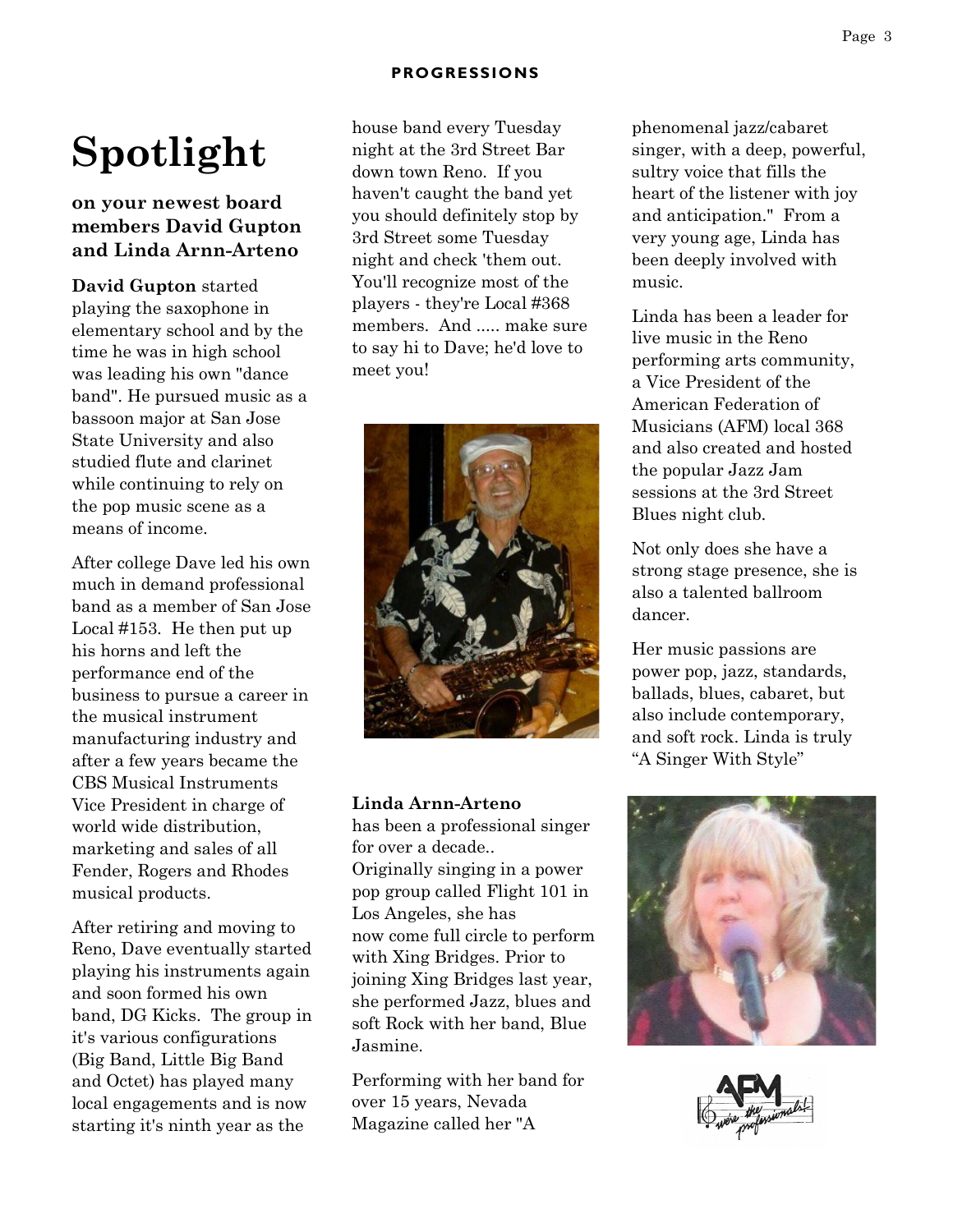# **This Business of Music- Paul January**

Hi everyone, from your former Secretary/Treasurer. I thought I would touch on an issue that, in my opinion, can't be overstated:

Please keep in mind that the "Music Business" consists of two words, Music and Business. So often we concentrate heavily on the *music* part that we fail to take care of *business*. Taking care of business involves having a business plan. The first step is to figure out exactly what it is you want to do, such as weddings, club work, conventions, etc., and come up with a plan that will help you reach your goal. You need to be honest with yourself about your desires, capabilities, and time restraints, come up with a plan that seems doable, approach this plan systematically, and implement the various provisions of that plan. If you are not sure how to start, I suggest taking a business course either online or at one of the universities. This is very important; do not take this lightly. A successful business must be run like a business, or it *will* fail.

There are several things you will need to look at when you start your business, and you

*Represent yourself as a professional in all ways, or you will be viewed as an amateur.*

will need to make sure you cover all the bases. I will do my best here to help you get started in the right direction.

#### **1. Accounting**

- a. Proper accounting is essential in any business, and knowledge of office computer programs is a must. Proficiency with Word, Excel, QuickBooks and/or Quicken for Home and Business are advisable. Playing music in this era requires you to be able to create invoices, spreadsheets, and contracts. Keep track of your expenses and your income, either in a spreadsheet or your accounting program. This will help you gauge your profits, and keep you from having to do the tax scramble on April 14.
- b. You will need a basic understanding of tax law and how it pertains to your situation. And I cannot emphasize enough the importance of keeping accurate records and being able to produce those records if needed. I can almost guarantee that will happen at some point.
- c. Know your deductions. Equipment, advertising, office costs, mileage, costumes (not street clothing), and office space in your home (be careful with this, it is a red flag for an audit so make sure you

can deduct the space and that it is dedicated only to your business) are all things you probably know about, but keep in mind that expenses such as software, cell phones, and Internet services that are used for business, and even gym costs, are also deductible.

#### **2. Advertising**

- a. Websites, Facebook, LinkedIn, Twitter, YouTube, and even old school business cards are the best places to start. You must open as many avenues as possible to make your product known… and yes, your music is your product. If nobody hears about what you do, then you won't get the work you would like.
- b. Websites must look professional and not just thrown together. Take pride in yourself and your music, and make sure your website works for you. Facebook is another a great way to get you known to prospective clients, and is easier and cheaper to maintain than a website. Of course, it's great to have both. Business cards must be professional looking. So

*Please keep in mind that the "Music Business" consists of two words, Music and Business.*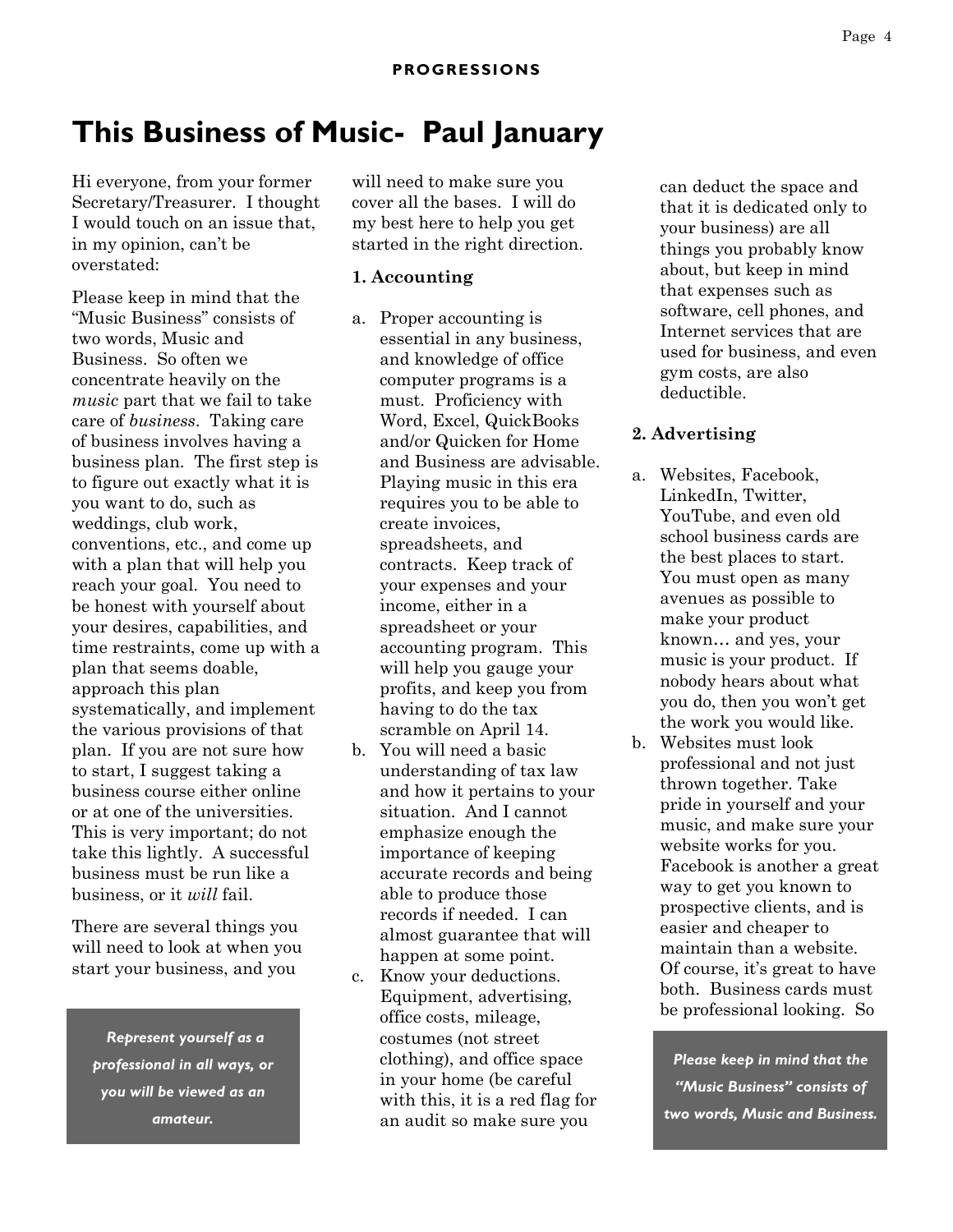many people "print their own," and many times they look terrible. Represent yourself as a professional in all ways, or you will be viewed as an amateur.

- c. YouTube gets a separate section devoted to it; this is important. YouTube is a great place to get you seen, heard, and is something that can make or break your business. We have all seen the homemade videos that sound and look horrible. Don't do this!!! Professionally record and videotape your performance. Three minutes is a perfect length for each video. If you have questions about this, watch successful YouTubers such as Peter Hollens and The Piano Guys to get an idea. You may or may not have heard these folks; however, they currently hold major contracts and started solely on YouTube. The sound and videography will sell you. Doing something less than professional will get you lessthan-professional work. Make your presentation as perfect as possible.
- d. Keep up on the latest ways to advertise. If you've got a Myspace account and think the only place to sell music online is iTunes, then you may not be doing such a good job at this. It seems that every day, something new is popping up. For instance, take Patreon, which was developed in 2013 and is now a major player. Patreon is a site where "patrons" can contribute funds toward a

variety of creations. Writers can be paid to write, podcasters can be paid to produce, and yes, musicians can be paid as well. My wife and I are patrons to a few musical groups. We, and hundreds of others, contribute a few bucks to these groups each time they post a new YouTube video. This allows the musicians to get paid to produce top notch videos, which look so great that more patrons subscribe, which allows

*Make sure you promptly follow-up on each and every communication, even if you are tired or busy. People hate being ignored.*

more money to go to the artists… it's a wonderful circle. And yes, iTunes is still a valid place to sell your music, but there are many others, some of which give more money to the artists. Spend some time. Do your research. Look around at what's best for you, and place yourself in multiple venues to cover the most ground.

e. Be creative. Look into your local scene for interesting ways to put yourself out there. If you love performing at weddings, talk to local wedding planners and provide them with professional brochures that outline your services. If you have something that makes you unique, make

sure that everyone knows about it; if you don't have something, find or develop something that makes you stand out. There is a world full of great musicians out there; you have to give someone a reason to hire *you*.

f. However you choose to advertise, make sure there are multiple ways for you to be reached clearly visible. Both your email address and business phone should be impossible to ignore, and in electronic media, there should be links directly to your email. If someone has to jump through hoops to find a way to contact you, they will lose interest and look elsewhere. Which brings us to…

#### **3.Communication**

- a. Make sure you promptly follow-up on each and every communication, even if you are tired or busy. People *hate* being ignored. This holds true for email, voicemail, and texting. Even if you need to decline the gig for any reason, make sure to let the person know as soon as possible.
- b. These days, you must be reachable by email and phone at the very least, and preferably by text as well. If you want the job, the person who hires you needs to be able to reach you however it's convenient for them, not for you.
- c. If you intend to communicate with the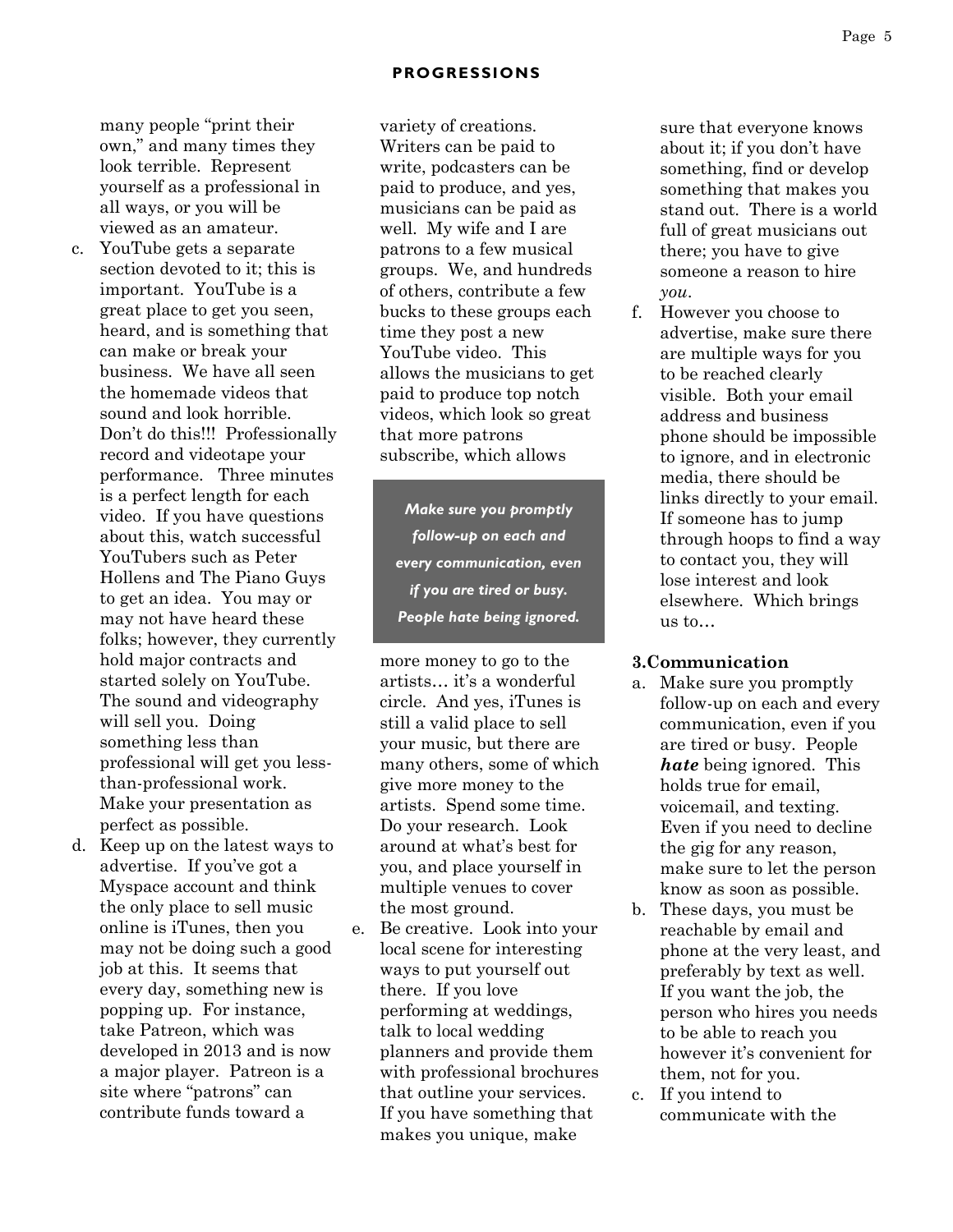outside world, don't cheap out on computer programs that are proprietary and don't allow other people to read those communications without that same software; most of us have gotten documents in our email that were written with a program that doesn't play nicely with others, leaving us unable to view the intended document.

#### **4. Insurance**

a. **Equipment insurance** is available through your membership with the union. It is a great value and there is no other insurance with better instrument coverage or at a lower cost. If you are sporting around some really expensive gear, you should get it covered. I can't tell you how many emails and calls I got as the Secretary/Treasurer from folks who had their equipment stolen, hoping that an instrument or two would float by our desk at the union. Sometimes they would include quality photos of their gear to ask if we had seen or heard about the items being for sale. Taking those pictures and getting insurance would have been far

smarter. If you play professionally, your gear is generally not covered under your homeowners' or renters' insurance – my wife, the insurance agent, made sure I knew this. Be smart and get the insurance. It doesn't cost that much, and it covers damage or theft of your instruments wherever they are, whether at home, in the car, at the gig, etc.

b. **Liability insurance:** Get it right now. Gigging has changed over the years. Almost every contract I sign requires me to indemnify the club, casino, and/or event. I knew a little rock group that played out in Sparks. It was a head banging band. One of the patrons jumped on the stage. The guitar player shoved the guy off the stage to protect the equipment. The patron broke his leg. Guess who got sued? Now the guitar player has had his wages attached to cover the costs of the litigation, which of course, he lost. The union offers great insurance at very affordable costs. Whether you use this insurance or other insurance, make sure you get covered to protect yourself and/or your group. To say this is a very difficult business would be an understatement. Don't make it worse for yourself by failing to conduct yourself as a business. Make an effort, and be professional in every way. You may be the next one who does well in this business. With the advent of the Internet and improved home recording equipment and software, many barriers have come down, enabling you to get your music heard without having to have a major recording contract. Take advantage of these opportunities.

#### - Paul January

*P.S. And don't forget to practice and learn new material!*

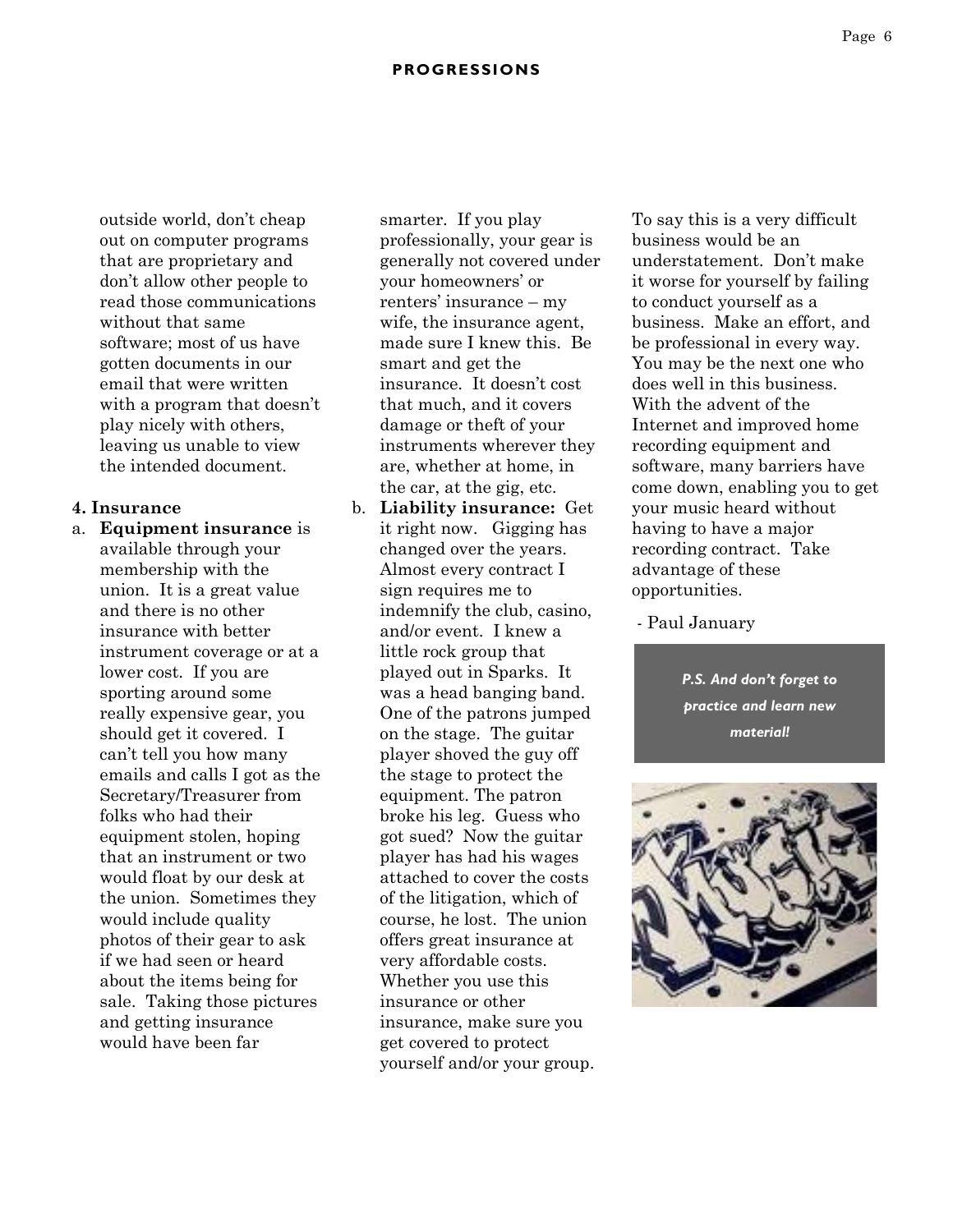# **Right to Work—Catherine Matovich**

Many years ago, I had the pleasure of studying with John DiJanni, violist and principal violist of the Metropolitan Opera Orchestra from 1931- 1975. Mr. DiJanni and his father (also a principal violist of the Met) were successful, curmudgeon-y advocates for the improvement of conditions in the orchestra pit. Before them, breaks were random, the pit was cold or hot or filled with CO2, there was no space for the musicians to relax and – I'm guessing on this one – the pay wasn't what it is now.

Mr. DiJanni believed in the union. I quote one of his favorite phrases: Loyalty works both ways. According to Mr. DiJAnni, a musician doesn't just work for the organization, the organization has to also work for the musician.

I am astounded at how many of my Reno colleagues don't believe in the musician's union. Good, well-educated people. Great musicians. Teachers. Community advocates. Happy to have a job, get a paycheck and stay out of politics. Nevada is a Right-to-Work state, meaning that one can still hold a job and not belong to a union. No one can force you to pay union dues. Yay!

Right-to-Work also means you can be fired. Your employer doesn't need a reason. You can't do collective bargaining for

better pay or conditions. Basically, take the work you get and say, "Thanks."

I've lived in states where unions were strong and I've lived in states where there were Rightto-Work laws and I can tell you, from a worker's point of view, hands down I was better off in the union states. Even that great Republican so oft quoted, Ronald Reagan, believed in unions. In fact, he was part of the actor's union for a good part of his life and it served him well.

> *Right-to-Work also means you have the right to be fired ... for any reason.*

When your orchestra gives you a 15 minute break to recover, thank the union. When conditions on stage get too hot for your nice violin and you can get off the stage without being fired, thank the union. When you do a blind audition, thank the union – it's how women were finally able to get work in the boys' game. When a conductor doesn't hold up two fingers and point to you (meaning you are fired ala Toscanini), thank the union.

Here in the great state of Nevada, we only play at those union rights. They are not supported by law, only by civility. I urge you all in the

union to talk to another musician not in the union. Convince them of the strength in numbers. Who knows? Besides death benefits and pension, Nevada musicians might – collectively – change our pay, our conditions and the importance of music and musicians in this state.

- Catherine Matovich

*When a conductor doesn't hold up two fingers and point to you (meaning you are fired ala Toscanini), thank the union.*

#### **UNION PLUS**

Use the benefits that are yours as a member of the American Federation of Musicians. With Union Plus benefits, your union membership "pays" at work and at home, through your major life milestones, your celebrations and hardships.

By using the collective buying power of unions, we are able to offer valuable, discounted products and services exclusively to working families. Savings. Service. Solidarity.

https://www.unionplus.org